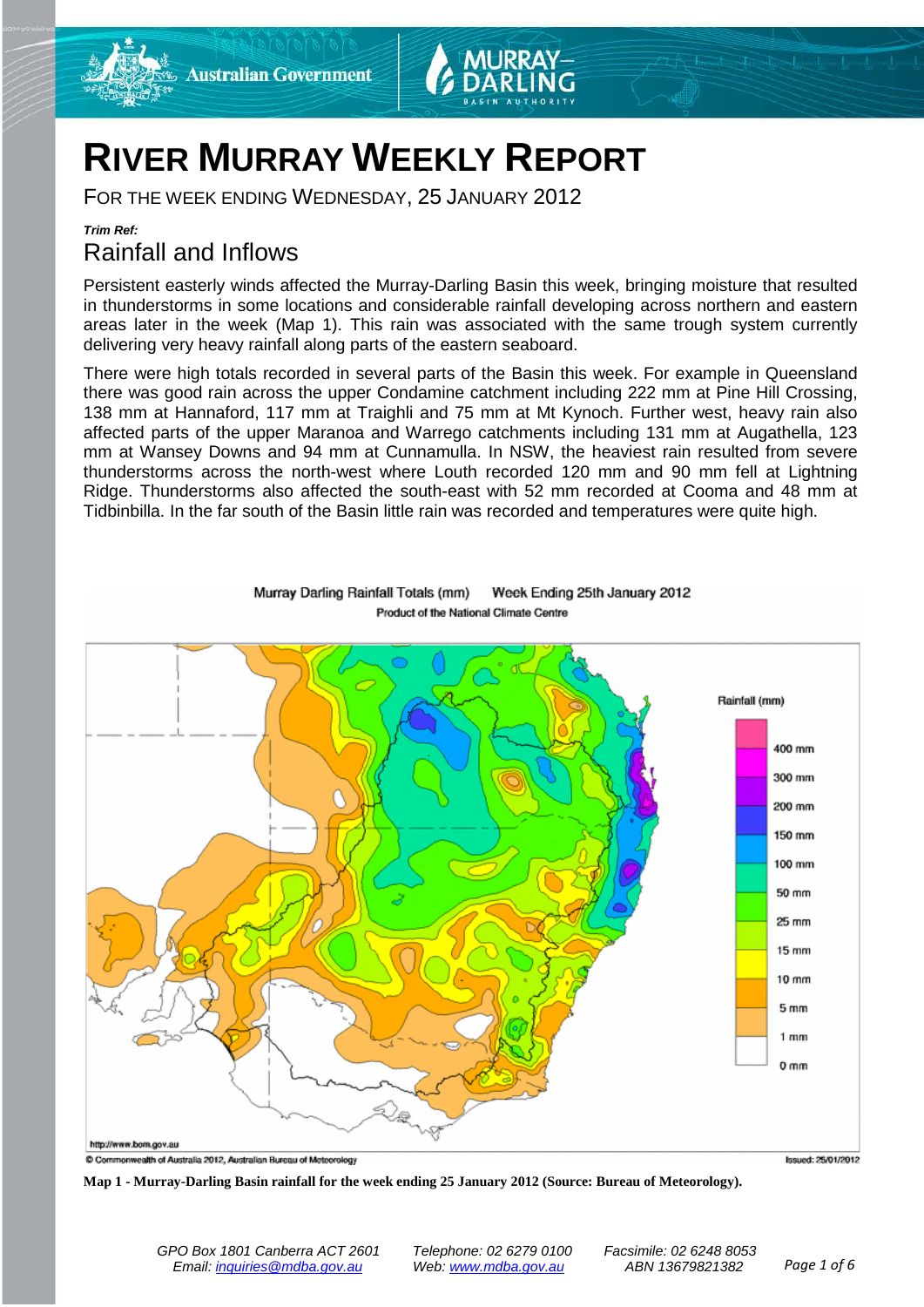Along the Darling River, the flood peak from rain events late in 2011 is currently approaching Tilpa, while heavy local rain at Louth has caused the river to rise there again, adding additional volume to the flows. High inflows are continuing into the Menindee Lakes; while just upstream at Wilcannia the river continues to gradually rise and is now flowing at just under 29,000 ML/day. For more information regarding flood warnings, see the Bureau of Meteorology website at [http://www.bom.gov.au/.](http://www.bom.gov.au/)

In the upper Murray catchments flows in the upper tributaries have continued their recession over the past week. For example at Hinnomunjie, the Mitta Mitta River decreased from 450 to 350 ML/day; while on the Ovens River, the flow at Rocky Point decreased from 600 to 500 ML/day and the flow at Wangaratta has dropped back from 950 to 800 ML/day.

## River Operations

MDBA active storage decreased by 63 GL during the week to 6,548 GL (76% capacity). At Dartmouth Reservoir, the total storage decreased by 3 GL to 2,956 GL (77% capacity). The release to the Mitta Mitta River, measured at Colemans, was around 300 ML/day during the week, although as of 25 January, a higher pulse release had commenced that is expected to temporarily increase the flow to around 2,700 ML/day followed by a smaller peak of around 1,300 ML/day in two days time. This double pulse is to assist in maintaining water quality in the Mitta Mitta River and follows similar short flow pulses released earlier in January and in December 2011.

At Hume Reservoir the storage volume fell by 91 GL to 2,157 GL (72% capacity). The flow past Doctors Point averaged around 16,500 ML/day during the week.

At Yarrawonga weir, the pool level is currently at 124.79 m AHD, which is within the operating target of 124.7–124.8 m AHD. Demand at the irrigation offtakes eased slightly again this week, totalling around 60 GL compared with 65 GL last week. The release downstream of Yarrawonga was maintained at around 8,300 ML/day throughout the week, although the release is expected to decrease slightly over the coming week.

At the Barmah-Millewa forest, the environmental watering operation that started in the spring of 2011 has entered its final stages. Only small volumes of additional water are now entering the forest – targeting specific wetlands via an elevated flow through the Gulpa Offtake. This flow will be decreased further towards 450 ML/day in the coming weeks, enabling the critical drying phase to continue.

Over 400 GL of environmental water consisting of Living Murray and NSW and Victorian environmental water entitlements has been used for this watering event, which has produced benefits not only at Barmah-Millewa Forest, but also to many other areas including the Coorong in South Australia by providing a higher flow along the River Murray System.

Downstream on the Edward River at Stevens Weir, the pool is currently 5.19 m on the local gauge and the flow downstream is at 1,100 ML/day. The flow is expected to recede further in the coming week and may fall below 1,000 M/day.

On the Goulburn River, the flow at McCoys Bridge is currently 1,550 ML/day, but is expected to drop back towards 1,100 ML/day over the coming week. At Torrumbarry Weir, the pool level remains at 86.05 m. The flow downstream of the weir is currently 5,700 ML/day and is expected to decrease towards 5,000 ML/day during the next week; while diversions through the National Channel remain at around 2,000 ML/day.

In the Gunbower Forest, environmental water has been used to support the breeding cycle of about 50–60 pairs of great egrets (Figure 1). Great egrets are a threatened species listed in Australia's Environmental Protection and Biodiversity Conservation Act. In November 2011, the egrets were observed to be preparing nests, with some sitting on eggs, while other bird species were well progressed into the breeding cycle with large chicks in nests. Delivery of environmental water commenced in late December and this additional water has ensured that the egret chicks will be able to fledge by mid-February.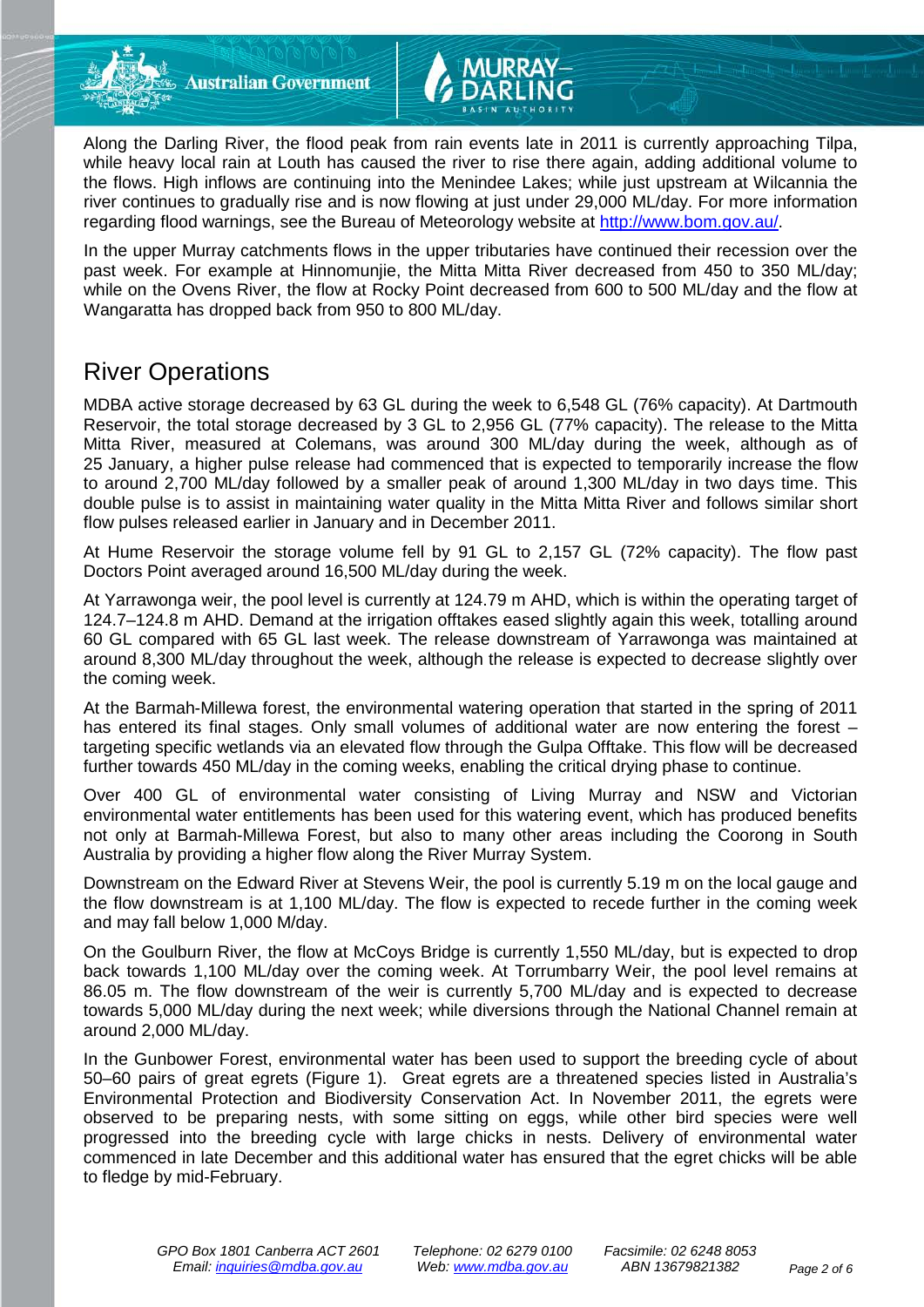

**Australian Government** 

**Figure 1 - Great egret chicks in the Little Gunbower Wetland complex. Picture courtesy Anna Chatfield.**

Downstream at Euston Weir, the flow is currently 5,800 ML/day, while at Mildura the flow is 5,200 ML/day and is expected to increase slightly in the coming days.

At Menindee Lakes, the storage volume increased by 36 GL during the week and is now at 1,561 GL (90% capacity). The release, as measured at Weir 32, decreased from 18,000 to 15,000 ML/day during the week, and the NSW Office of Water advises that a release of 15,000 ML/day will be maintained for at least the next week to manage the storage level during the period of high inflows and until the impact of further rainfall forecast for the northern Basin in the coming week is understood. The lakes are expected to move back into the surcharge level during the middle of February.

On the lower Darling, the flow at Burtundy increased steadily during the week to 14,000 ML/day, and is now expected to peak within the next week at between 14,000 and 15,000 ML/day. For further information on the flood operations at Menindee Lakes, please refer to the NSW Office of Water website (www.water.nsw.gov.au/).

At Lake Victoria, the storage level is currently 25.91 m AHD (548 GL, 81% capacity), and the flow into South Australia is currently 15,400 ML/day. At the Lower Lakes, the five day average level is currently 0.65 m AHD and the release through the barrages during the week has averaged approximately 7,000 ML/day. Slightly lower releases are expected during the coming week.

#### **For media inquiries contact the Media Officer on 02 6279 0141**

DAVID DREVERMAN Executive Director, River Management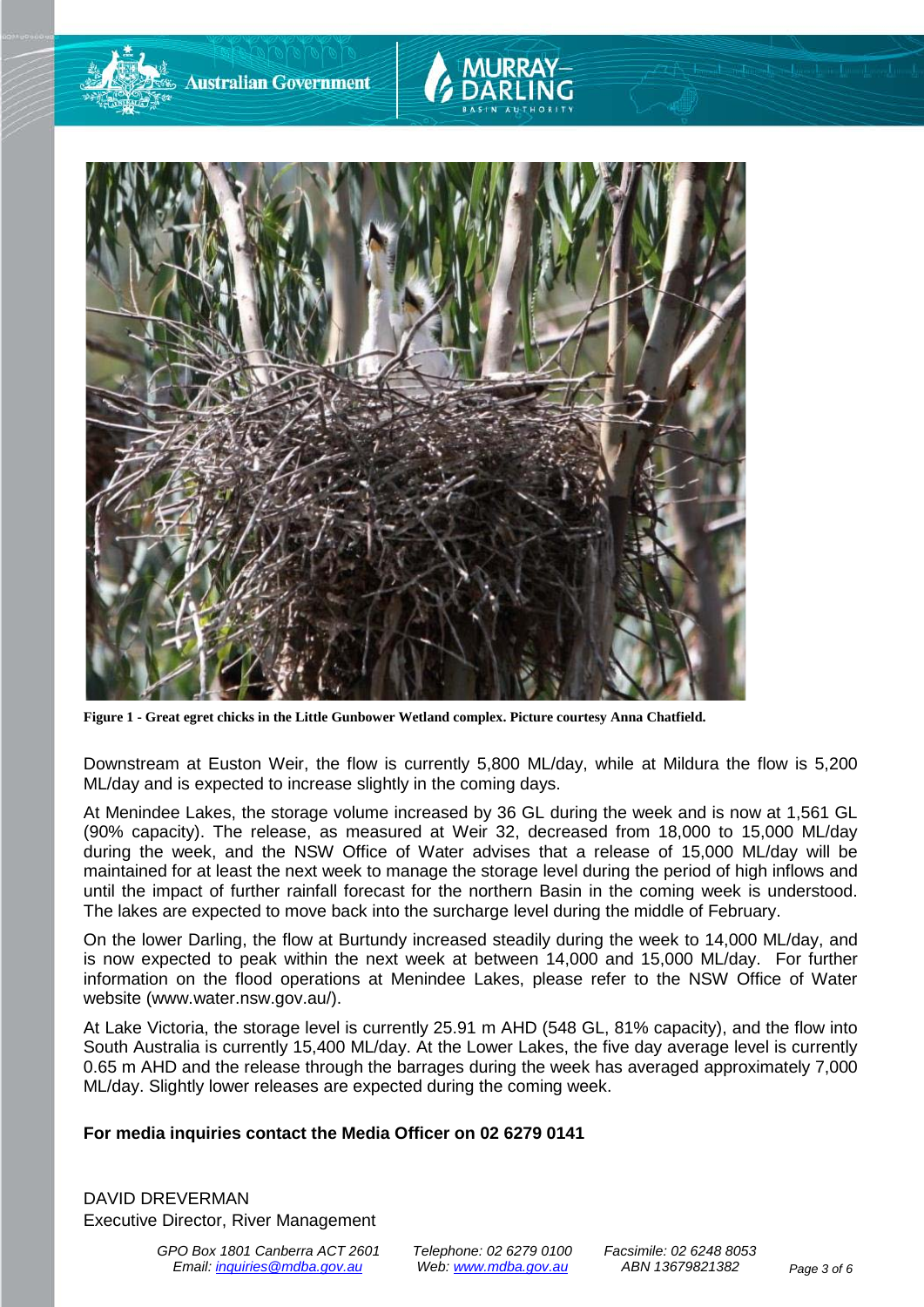



#### Water in Storage Week ending Wednesday 25 Jan 2012

| <b>MDBA Storages</b>             | Full<br>Supply<br>Level | Full Supply<br>Volume | Current<br>Storage<br>Level |         | Current<br>Storage |        | Active<br>Storage | Change in<br>Total<br>Storage<br>for the<br>Week |
|----------------------------------|-------------------------|-----------------------|-----------------------------|---------|--------------------|--------|-------------------|--------------------------------------------------|
|                                  | $(m$ AHD)               | (GL)                  | $(m$ AHD)                   | (GL)    | %                  | (GL)   | (GL)              | (GL)                                             |
| Dartmouth Reservoir              | 486.00                  | 3856                  | 471.15                      | 2956    | 77%                | 71     | 2885              | -3                                               |
| Hume Reservoir                   | 192.00                  | 3 0 0 5               | 187.37                      | 2 1 5 7 | 72%                | 23     | 2 1 3 4           | -91                                              |
| Lake Victoria                    | 27.00                   | 677                   | 25.91                       | 548     | 81%                | 100    | 448               | -4                                               |
| Menindee Lakes                   |                         | 1 731*                |                             | 561     | 90%                | (480#) | 1 0 8 1           | $+36$                                            |
| <b>Total</b>                     |                         | 9 2 6 9               |                             | 7 2 2 2 | 78%                | $ -$   | 6 5 4 8           | -63                                              |
| <b>Total Active MDBA Storage</b> |                         |                       |                             |         |                    |        | 76% ^             |                                                  |

#### **Major State Storages**

| <b>Burriniuck Reservoir</b> | 026     | 818     | 80% |     | 815  | $-30$ |
|-----------------------------|---------|---------|-----|-----|------|-------|
| <b>Blowering Reservoir</b>  | 631     | 338     | 82% | 24  | 314  | $-29$ |
| Eildon Reservoir            | 3 3 3 4 | 3 1 5 6 | 95% | 100 | 3056 | -46   |

\* Menindee surcharge capacity – 2050 GL \*\* All Data is rounded to nearest GL \*\*

# NSW takes control of Menindee Lakes when storage falls below 480 GL, and control reverts to MDBA when storage next reaches 640 GL ^ % of total active MDBA storage

**Snowy Mountains Scheme Snowy diversions for week ending 24 Jan 2012** 

| <b>Storage</b>         | <b>Active Storage</b><br>(GL) | Weekly Change<br>(GL) | Diversion (GL)   | This Week | From 1 May<br>2011 |
|------------------------|-------------------------------|-----------------------|------------------|-----------|--------------------|
| Lake Eucumbene - Total | 2 1 2 5                       | n/a                   | Snowy-Murray     | +8        | 294                |
| Snowy-Murray Component | 701                           | n/a                   | Tooma-Tumut      | $+2$      | 248                |
| <b>Target Storage</b>  | 1520                          |                       | Net Diversion    | 6         | 46                 |
|                        |                               |                       | Murray 1 Release | +13       | 614                |

#### **Major Diversions from Murray and Lower Darling (GL) \***

| <b>New South Wales</b>    | This Week | From 1 July<br>2011 | Victoria                        | <b>This Week</b> | From 1<br><b>July 2011</b> |
|---------------------------|-----------|---------------------|---------------------------------|------------------|----------------------------|
| Murray Irrig. Ltd (Net)   | 47.6      | 803                 | Yarrawonga Main Channel (net)   | 11.4             | 174                        |
| Wakool Sys Allowance      | 2.7       | 8                   | Torrumbarry System + Nyah (net) | 13.9             | 342                        |
| Western Murray Irrigation | 1.2       | 14                  | Sunraysia Pumped Districts      | 4.5              | 62                         |
| Licensed Pumps            | 7.4       | 121                 | Licensed pumps - GMW (Nyah+u/s) | 0.8              | 29                         |
| Lower Darling             | 11.4      | 118                 | Licensed pumps - LMW            | 11.3             | 171                        |
| <b>TOTAL</b>              | 70.3      | 1064                | <b>TOTAL</b>                    | 41.9             | 778                        |

\* Figures derived from estimates and monthly data. Please note that not all data may have been available at the time of creating this report. \*\* All data above is rounded to nearest 100 ML for weekly data and nearest GL for cumulative data\*\*

#### **Flow to South Australia (GL)**

| Flow to South Australia (GL)<br>* Flow to SA will be greater than entitlement for<br>January due to Additional Dilution Flow and water<br>trades to SA.                                                                                                      | Entitlement this month<br>Flow this week<br>Flow so far this month | $217.0*$<br>109.8<br>452.5 | (15 700 ML/day) |
|--------------------------------------------------------------------------------------------------------------------------------------------------------------------------------------------------------------------------------------------------------------|--------------------------------------------------------------------|----------------------------|-----------------|
| $\mu$ <sub>1</sub> $\sigma$ <sub>1</sub> $\sigma$ <sub>1</sub> $\sigma$ <sub>1</sub> $\sigma$ <sub>1</sub> $\sigma$ <sub>1</sub> $\sigma$ <sub>1</sub> $\sigma$ <sub>1</sub> $\sigma$ <sub>1</sub> $\sigma$ <sub>1</sub> $\sigma$ <sub>1</sub><br>0.11111001 | Flow last month                                                    | 520.4                      |                 |

#### **Salinity (EC) (microSiemens/cm at 25o C)**

|                         | Current | Average over the last week | Average since 1 August 2011 |
|-------------------------|---------|----------------------------|-----------------------------|
| Swan Hill               | 100     | 90                         | 130                         |
| Euston                  | 130     | 130                        | 130                         |
| <b>Red Cliffs</b>       | 170     | 180                        | 120                         |
| Merbein                 | 200     | 200                        | 130                         |
| Burtundy (Darling)      | 330     | 330                        | 380                         |
| Lock 9                  | 250     | 240                        | 170                         |
| Lake Victoria           | 210     | 210                        | 200                         |
| Berri                   | 300     | 530                        | 250                         |
| Waikerie                |         |                            |                             |
| Morgan                  | 420     | 410                        | 280                         |
| Mannum                  | 340     | 310                        | 290                         |
| Murray Bridge           | 330     | 330                        | 340                         |
| Milang (Lake Alex.)     | 520     | 520                        | 510                         |
| Poltalloch (Lake Alex.) | 490     | 480                        | 330                         |
| Meningie (Lake Alb.)    | 5 0 0 0 | 5 0 8 0                    | 5420                        |
| Goolwa Barrages         | 600     | 620                        | 1 3 3 0                     |

*GPO Box 1801 Canberra ACT 2601 Telephone: 02 6279 0100 Facsimile: 02 6248 8053 Email: [inquiries@mdba.gov.au](mailto:inquiries@mdba.gov.au) Web: [www.mdba.gov.au](http://www.mdba.gov.au/) ABN 13679821382 Page 4 of 6*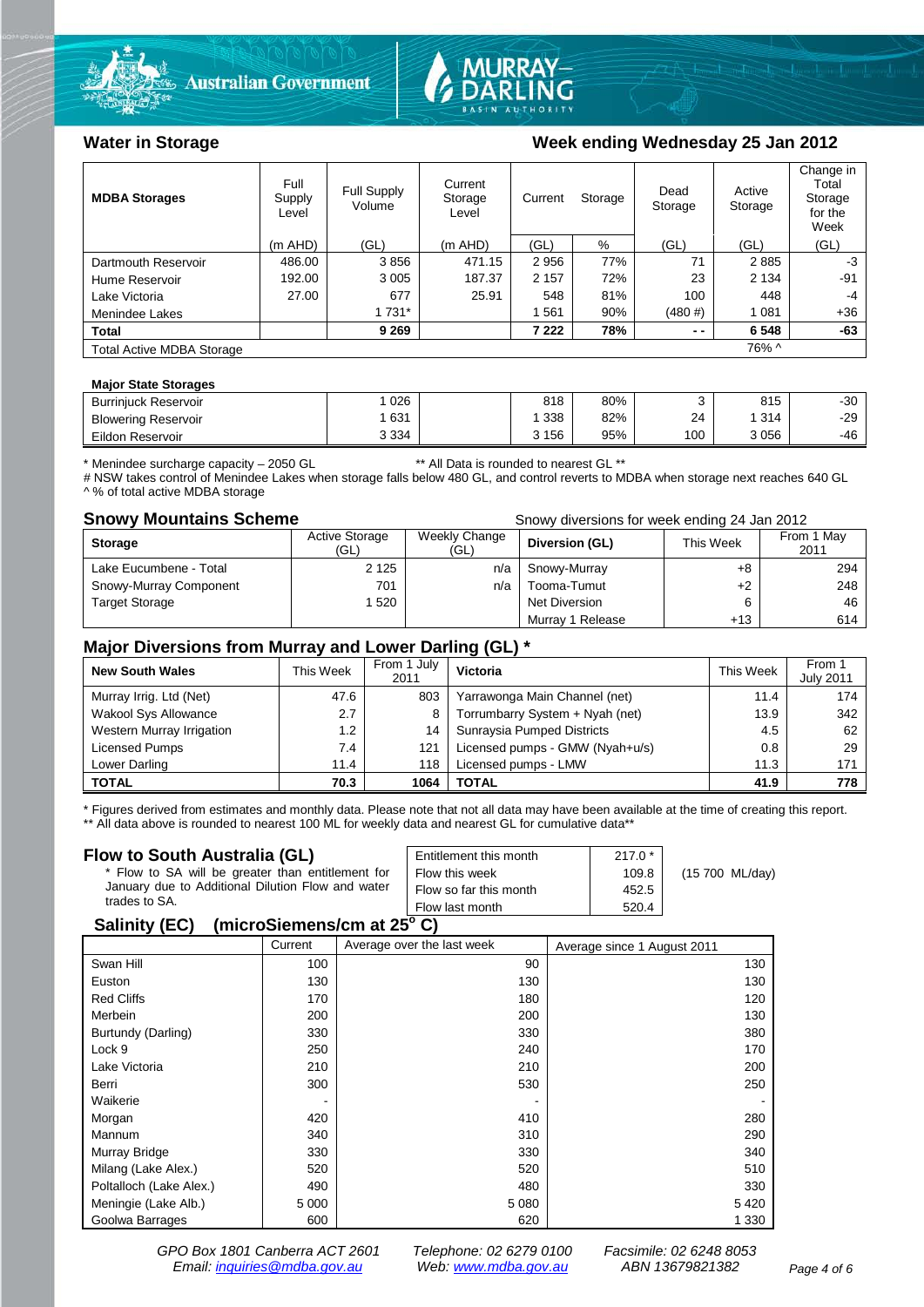

# MURRAY-<br>DARLING

#### River Levels and Flows **Week ending Wednesday 25 Jan 2012**

|                                  | Minor Flood<br>Stage | Gauge    | Height         | Flow     | Trend | Average Flow<br>this Week | Average<br>Flow last<br>Week |
|----------------------------------|----------------------|----------|----------------|----------|-------|---------------------------|------------------------------|
| <b>River Murray</b>              | (m)                  | local(m) | $(m$ AHD)      | (ML/day) |       | (ML/day)                  | (ML/day)                     |
| Khancoban                        |                      |          |                | 3 3 7 0  | F     | 2 180                     | 1 1 5 0                      |
| Jingellic                        | 4.0                  | 1.66     | 208.18         | 4 1 9 0  | F     | 2 9 9 0                   | 2 3 0 0                      |
| Tallandoon (Mitta Mitta River)   | 4.2                  | 1.47     | 218.36         | 660      | R     | 680                       | 940                          |
| Heywoods                         | 5.5                  | 3.05     | 156.68         | 15 3 20  | S     | 15 840                    | 15 3 20                      |
| <b>Doctors Point</b>             | 5.5                  | 3.08     | 151.55         | 15770    | F     | 16 410                    | 16 210                       |
| Albury                           | 4.3                  | 2.06     | 149.50         |          |       |                           |                              |
| Corowa                           | 3.8                  | 3.27     | 129.29         | 15 160   | F     | 16 240                    | 15 510                       |
| Yarrawonga Weir (d/s)            | 6.4                  | 1.43     | 116.47         | 8 3 2 0  | F     | 8 3 8 0                   | 9680                         |
| Tocumwal                         | 6.4                  | 2.07     | 105.91         | 8 0 0 0  | S     | 8 0 2 0                   | 9640                         |
| Torrumbarry Weir (d/s)           | 7.3                  | 1.88     | 80.43          | 5 6 8 0  | F     | 6470                      | 7 0 3 0                      |
| Swan Hill                        | 4.5                  | 1.29     | 64.21          | 5 6 20   | F     | 5 9 8 0                   | 5 2 8 0                      |
| Wakool Junction                  | 8.8                  | 2.96     | 52.08          | 8 3 2 0  | F     | 7 9 9 0                   | 6940                         |
| Euston Weir (d/s)                | 8.8                  | 1.32     | 43.16          | 5840     | F     | 5 6 6 0                   | 5 3 7 0                      |
| Mildura Weir (d/s)               |                      |          |                | 5 0 4 0  | F     | 4520                      | 5 300                        |
| Wentworth Weir (d/s)             | 7.3                  | 3.65     | 28.41          | 15 9 20  | R     | 15 530                    | 15 680                       |
| <b>Rufus Junction</b>            |                      | 4.67     | 21.60          | 14 6 20  | R     | 14 940                    | 15 680                       |
| Blanchetown (Lock 1 d/s)         | $\blacksquare$       | 1.14     |                | 13 260   | F     | 13 550                    | 15 700                       |
|                                  |                      |          |                |          |       |                           |                              |
| <b>Tributaries</b>               |                      |          |                |          |       |                           |                              |
| Kiewa at Bandiana                | 2.7                  | 1.05     | 154.28         | 610      | S     | 730                       | 840                          |
| Ovens at Wangaratta              | 11.9                 | 8.01     | 145.69         | 780      | F     | 870                       | 1 2 1 0                      |
| Goulburn at McCoys Bridge        | 9.0                  | 1.85     | 93.27          | 1 550    | S     | 1 550                     | 1 940                        |
| Edward at Stevens Weir (d/s)     |                      | 1.34     | 81.11          | 1 1 2 0  | F     | 1 2 9 0                   | 1 500                        |
| <b>Edward at Liewah</b>          | $\blacksquare$       | 2.08     | 57.46          | 1 4 2 0  | R     | 1 2 9 0                   | 1 0 0 0                      |
| <b>Wakool at Stoney Crossing</b> |                      | 1.34     | 54.83          | 270      | F     | 270                       | 270                          |
| Murrumbidgee at Balranald        | 5.0                  | 0.61     | 56.57          | 330      | F     | 340                       | 610                          |
| Barwon at Mungindi               | ٠                    | 4.15     |                | 3 2 8 0  | R     | 1880                      | 460                          |
| Darling at Bourke                | $\blacksquare$       | 10.48    | $\blacksquare$ | 41 0 20  | F     | 53 400                    | 68 890                       |
| Darling at Burtundy Rocks        | ٠                    | 6.18     | $\blacksquare$ | 14 050   | R     | 13810                     | 13 0 20                      |

Natural Inflow to Hume 6 080 1 2 030

(i.e. Pre Dartmouth & Snowy Mountains scheme)

**Weirs and Locks** Pool levels above or below Full Supply Level (FSL)

| <b>Murray</b>      | FSL (m AHD) | u/s     | d/s     |                       | FSL (m AHD) | u/s     | d/s     |
|--------------------|-------------|---------|---------|-----------------------|-------------|---------|---------|
| Yarrawonga         | 124.90      | $-0.11$ | $\sim$  | No. 7 Rufus River     | 22.10       | $+0.09$ | $+2.28$ |
| No. 26 Torrumbarry | 86.05       | $+0.00$ | $\sim$  | No. 6 Murtho          | 19.25       | $+0.04$ | $+0.64$ |
| No. 15 Euston      | 47.60       | $+0.00$ | $\sim$  | No. 5 Renmark         | 16.30       | $+0.00$ | $+0.55$ |
| No. 11 Mildura     | 34.40       | $+0.05$ | $+0.12$ | No. 4 Bookpurnong     | 13.20       | $+0.04$ | $+1.45$ |
| No. 10 Wentworth   | 30.80       | $+0.07$ | $+1.01$ | No. 3 Overland Corner | 9.80        | $-0.10$ | $+0.75$ |
| No. 9 Kulnine      | 27.40       | $+0.03$ | $+0.47$ | No. 2 Waikerie        | 6.10        | $+0.01$ | $+0.78$ |
| No. 8 Wangumma     | 24.60       | $+0.14$ | $+0.76$ | No. 1 Blanchetown     | 3.20        | $+0.00$ | $+0.39$ |

#### **Lower Lakes FSL = 0.75 m AHD**

Lake Alexandrina average level for the past 5 days (m AHD) 0.65

| <b>Barrages</b>       |              |               | <b>Fishways at Barrages</b> |           |               |
|-----------------------|--------------|---------------|-----------------------------|-----------|---------------|
|                       | Openings     | Level (m AHD) | No. Open                    | Rock Ramp | Vertical Slot |
| Goolwa                | 128 openings | 0.60          |                             |           | Open          |
| Mundoo                | 26 openings  | 0.56          |                             | -         |               |
| <b>Boundary Creek</b> | 6 openings   |               |                             |           |               |
| Ewe Island            | 111 gates    |               |                             |           |               |
| Tauwitchere           | 322 gates    | 0.57          | 13                          | Open      | Open          |

AHD = Level relative to Australian Height Datum, i.e. height above sea level